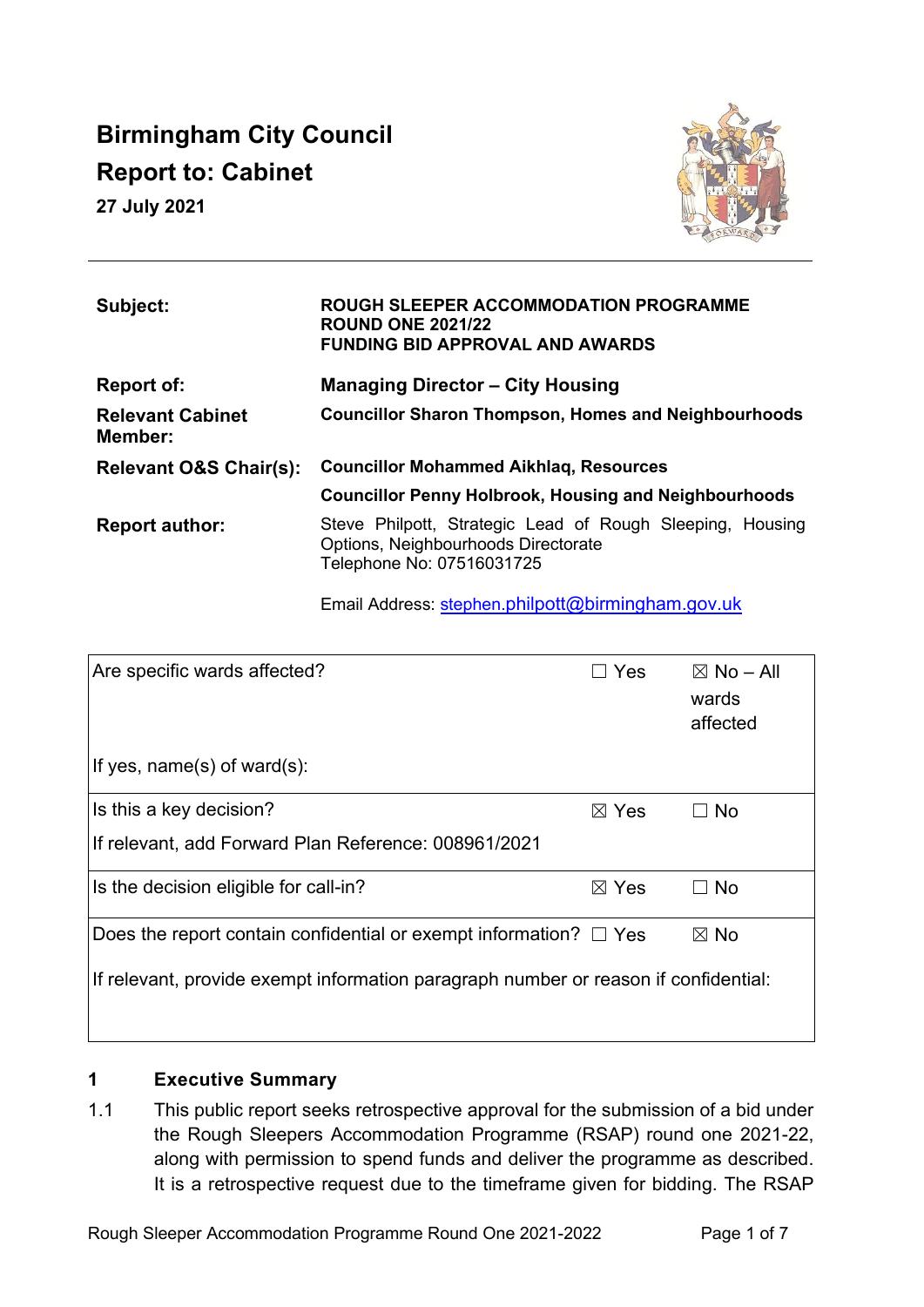round was launched on 18th March 2021 with the programme information and bid documentation, with a deadline to submit of 29th April 2021. In that time consultations with partners, the development of a proposal and sign-off to bid had to be secured. The timescale did not allow for Cabinet approval in advance of bidding.

- 1.2 This is a programme provided by the Ministry of Housing, Communities and Local Government (MHCLG) working with Homes England to secure move-on accommodation to people accommodated under 'everyone-in' and current rough sleepers. Birmingham's submission is made via the West Midlands Combined Authority, at the request of MHCLG, and is set out in Appendix A with a total value of £680,191 revenue. This will be awarded to Birmingham City Council in order to grant or commission support for accommodation units.
- 1.3 The accommodation units will be 1-bedroom, self-contained flats in Birmingham. Citizen Housing Association will directly receive Homes England grant to enable the purchase of 15 units off the open market, to complete by March 2022. These will be available to Birmingham City Council nominations of rough sleepers in accordance with a local lettings plan. As additional value to the programme Birmingham City Council is offering 25 x 1-bedroom flats, July 2021 – March 2022, making a total of 40 units.
- 1.4 The units of accommodation are to be available to the programme for 30 years. The indicative stay for each individual is 2-3 years with a move-on plan. The initial revenue programme for support covers the period 2021-24.

## **2 Recommendations**

That Cabinet:

- 2.1 Retrospectively approves the submission of a bid from the Council via WMCA for RSAP revenue of £680,200.
- 2.2 Approves the route to deliver 40 units of accommodation into the programme.
- 2.3 Notes that delivery of support will be via a support provider granted or contracted to a value of no more than £680,200.
- 2.4 Delegates authority to the Managing Director, City Housing (or their delegate) in conjunction with the Assistant Director of Development and Commercial (or their delegate), the Chief Finance Officer (or their delegate) and the City Solicitor (or their delegate) to spend the funds, via the approval of the procurement strategy and contract award; if a procurement is the preferred commissioning route.
- 2.5 Authorises the City Solicitor to negotiate and execute any documents to give effect to the above recommendation.

## **3 Background**

3.1 The RSAP was launched on 18th March 2021 and represents a £212m government investment into homes for people who have been rough sleepers.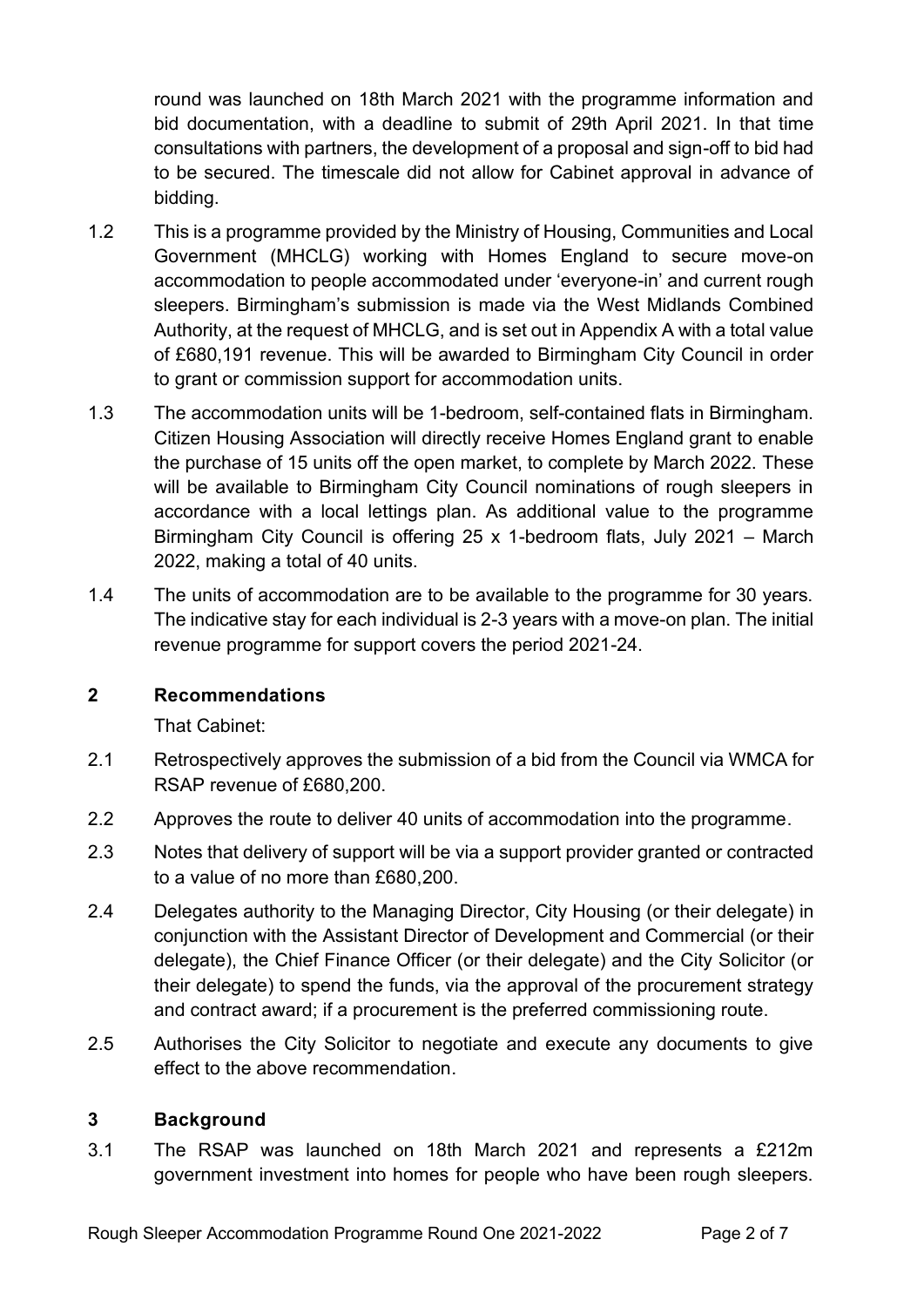This is the next stage of the 2020 Next Steps Accommodation Programme (NSAP). Both programmes seeking to create additional move-on accommodation for rough sleepers accommodated through 'everyone-in', or newly presenting as rough sleepers. The target is to secure additional social housing, available for 30 years, while providing support services initially to March 2024. The accommodation is not aimed at being permanent, rather a 2-3 year stay, and in most cases further move-on so that other rough sleepers may benefit. The units are not supported housing or a hostel, they are required to be self-contained and are ideally to be scattered rather than in a single block.

- 3.2 Under the NSAP, Birmingham City Council was included within a WMCA bid in partnership with Citizen Housing (Registered Social Landlord). Citizen have received capital from Homes England to purchase 10 x 1-bedroom flats in Birmingham with a Local Lettings Agreement securing these for Birmingham City Council to nominate rough sleepers into for 30 years. A revenue grant to Birmingham City Council from MHCLG enables the contracting of support for these 10 units for the initial 3 years.
- 3.3 The first deadline for RSAP was 29th April 2021 for bids, there are additional bidding windows in July and September, but funds will be allocated to suitable proposals and so there is no guarantee of allocations remaining in July or September. Decisions on bids made in April are expected in June. Officers are working with partners on potential bids for subsequent rounds.
- 3.4 The programme offers an important asset towards Birmingham meeting commitments to prevent and relieve rough sleeping. Official count figures show a reduction on single nights from 91 (2018), 52 (2019) to 17 (2020) an important factor has been the regional Housing First Pilot through which Birmingham has accommodated over 140 rough sleepers into independent tenancies in the city 2018-2021. The pilot ends in June 2021 and an important pathway to newly presenting needs is lost. Birmingham still sees a significant number of people sleep rough in any single month e.g. February 2021, 90 individuals slept rough at some point in the month, and 32 of those were new to rough sleeper services.
- 3.5 The RSAP enables partners to build upon the learning and success of Housing First and provides an important pathway into move-on accommodation and support.

# **4 Options Considered and Recommended Proposal**

- 4.1 Not to bid for the funding. This would have a substantial and negative impact upon service provision and relationships with partners, strategic and local. The loss of Housing First and the absence of a replacement programme is likely to result in an increased level of rough sleeping.
- 4.2 Alternative plans have been invited from across the authority and from partners. There are proposals that may be brought forward to later funding rounds. Delivery of capital units within the financial year 2021-22 is a critical factor and challenge, and one that excludes longer-term options.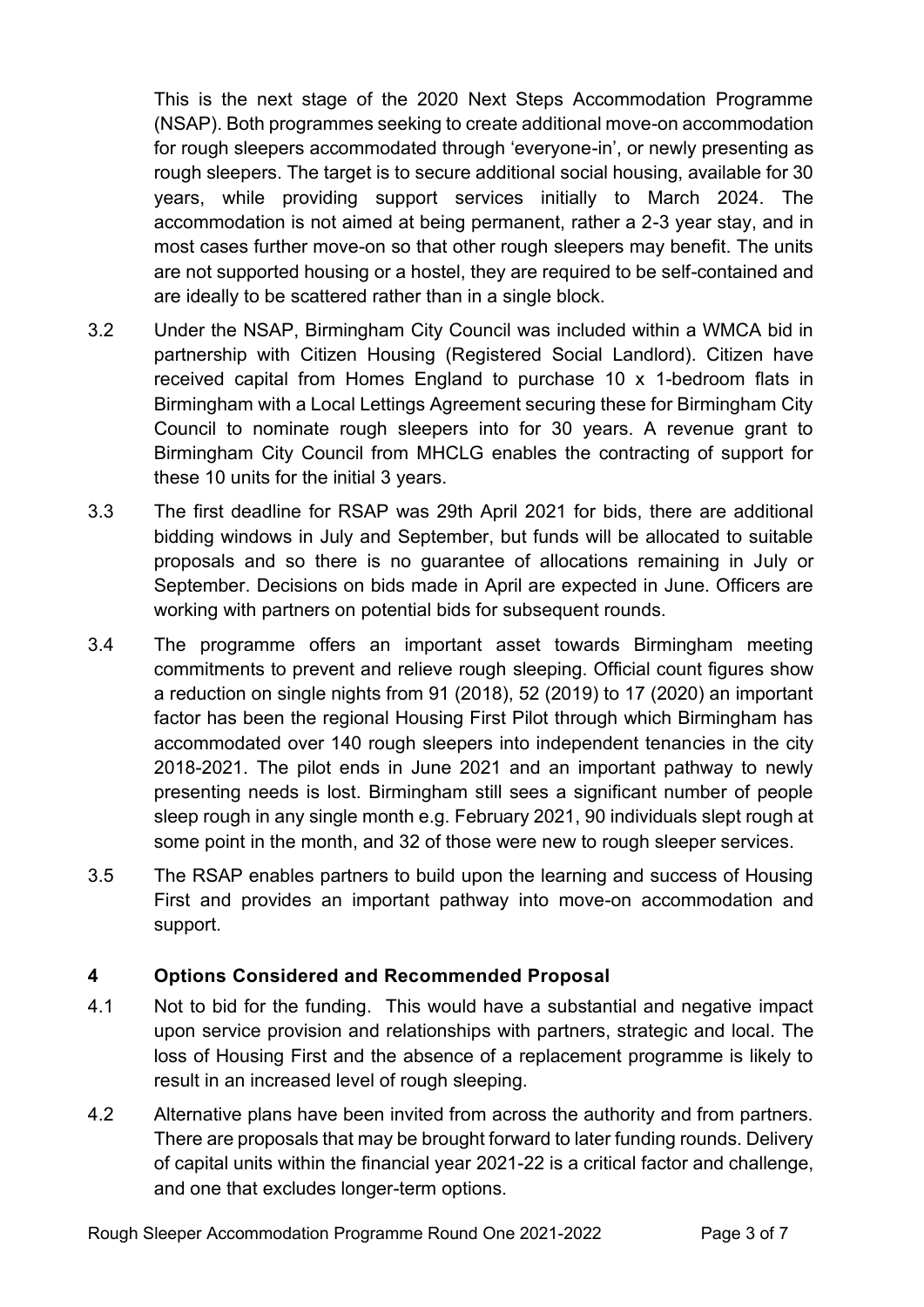4.3 It is recommended that retrospective support is given to the bid for RSAP round one, alongside permission to commission the associated support service, spend the funds, via a procurement, grant or use of an established Framework Agreement and mobilise delivery as set out.

## **5 Consultation**

- 5.1 External consultation with partners and providers took place via the Homelessness Partnership Board, 28<sup>th</sup> April 2021, regional Homelessness Taskforce 22nd April 2021, and through the Birmingham Homelessness Forum, and Birmingham Social Housing Partnership. This included invitations to submit proposals to be a partner in the RSAP bid.
- 5.2 MHCLG and Homes England require the bid to be developed through coproduction. This has been done throughout in consultation with designated specialist advisors.
- 5.3 The following Cabinet Members have been consulted and support the proposal: Cabinet Member for Social Inclusion, Community Safety and Equalities, Cabinet Member for Health and Social Care, Cabinet Member for Finance and Resources.

## **6 Risk Management**

6.1 At this stage the risks are related to compliance, these risks are managed within the governance arrangements and compliance issues in Section 7.

## **7 Compliance Issues:**

- 7.1 The bid supports the Homelessness Prevention Strategy 2017+ and in particular the Rough Sleeping Addendum which supplements it and was formally adopted by Full Council on 12 January 2021.
- 7.2 The service delivery element of the bid complements the Vulnerable Adults Housing and Wellbeing Pathway investment as set out in the Cabinet Report 16 April 2019.
- 7.3 Elements of the bid will support young people who are homeless and therefore supports the Council's Corporate Parenting responsibilities.

# **8 Birmingham Business Charter for Social Responsibility (BBC4SR)**

There are no BBC4SR implications.

# **9 Legal Implications**

9.1 Section 179 Housing Act 1996 provides that a local housing authority must provide or secure the provision of a service, available free of charge to any person in the authority's district, providing information and advice on, preventing homelessness, securing accommodation when homeless, the rights of persons who are homeless or threatened with homelessness, and the duties of the authority.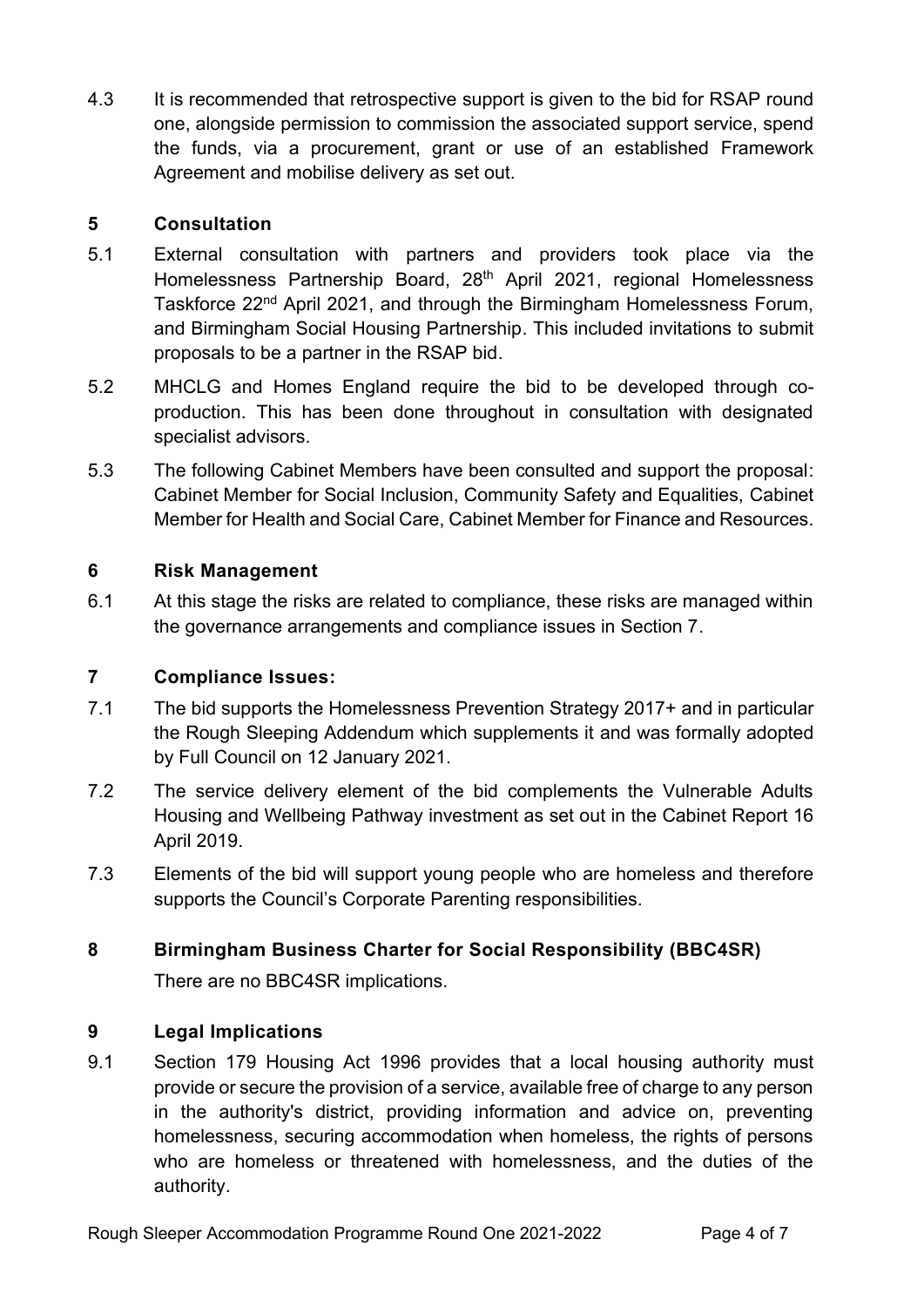- 9.2 The Council may also exercise powers under the Care Act 2014 together with associated regulations and statutory guidance relating to the provision of services to meet the need for care and support as well as prevention and services to promote wellbeing.
- 9.3 Section 93 of the Local Government Act 2000 gives the Secretary of State power to award grants to local authorities for expenditure incurred by them in the provision of welfare services determined by the Secretary of State.
- 9.4 The Council's obligations for this service under the General Data Protection Regulation (GDPR) will be met by commissioned arrangements.

## **10 Financial Implications**

- 10.1 Birmingham City Council is not directly involved in the capital element of the bid. The capital will go direct from Homes England to the Registered Provider. It is understood that the 15 purchased units will amount to a value of circa £2.5m additional social housing within the city.
- 10.2 The revenue ask, from Birmingham, via WMCA, to MHCLG will be for sufficient support to cover all 40 units to March 2024. It is envisaged that units will be drawn down gradually across the first year so the support requirement will gradually be mobilised. With a likely draw down of BCC units in the early phases due to availability. A cost of £1000 per unit for furniture has been included in revenue while furniture for Citizen purchases are capitalised.
- 10.3 Based upon recent procurement work and dialogue with providers, commissioners have identified a rate of £32,600 per support worker (inclusive). Discussion with commissioners further agreed a ratio of 8:1 per support worker/unit; and with 40 units that is 5 workers, plus Team Leader, identified as £57,500 (inclusive). Commissioning colleagues have further sought capacity to allow for commissioning, contracting and contract management as 50% of GR6 to allow for 50% of GR5 contract management plus associated costs for procurement/Payment Order raising.
- 10.4 A timeline has been identified as; June 2021 notification of award with the option to bring BCC units through quickly, so staffing from August 2021, with a target of 6 units pcm, August – February 2022. A second support worker from October, third from November, fourth in December, fifth for February and team leader from the start – so extra support capacity there till the team is fully functioning.
- 10.5 On that basis: -

2021-22 is 7 months, 6 months, 5 months, 4 months, 2 months = 24 months of support work, plus 7 months of team leader

2022-23 is 60 months of support workers, plus 12 of team leader

2023-24 is 60 months of support workers, plus 12 of team leader

10.6 Total of 144 months of support workers (at £2,717 pcm total £391,248) and 31 months of team leader (£4792 pcm total £148,541) = £539,789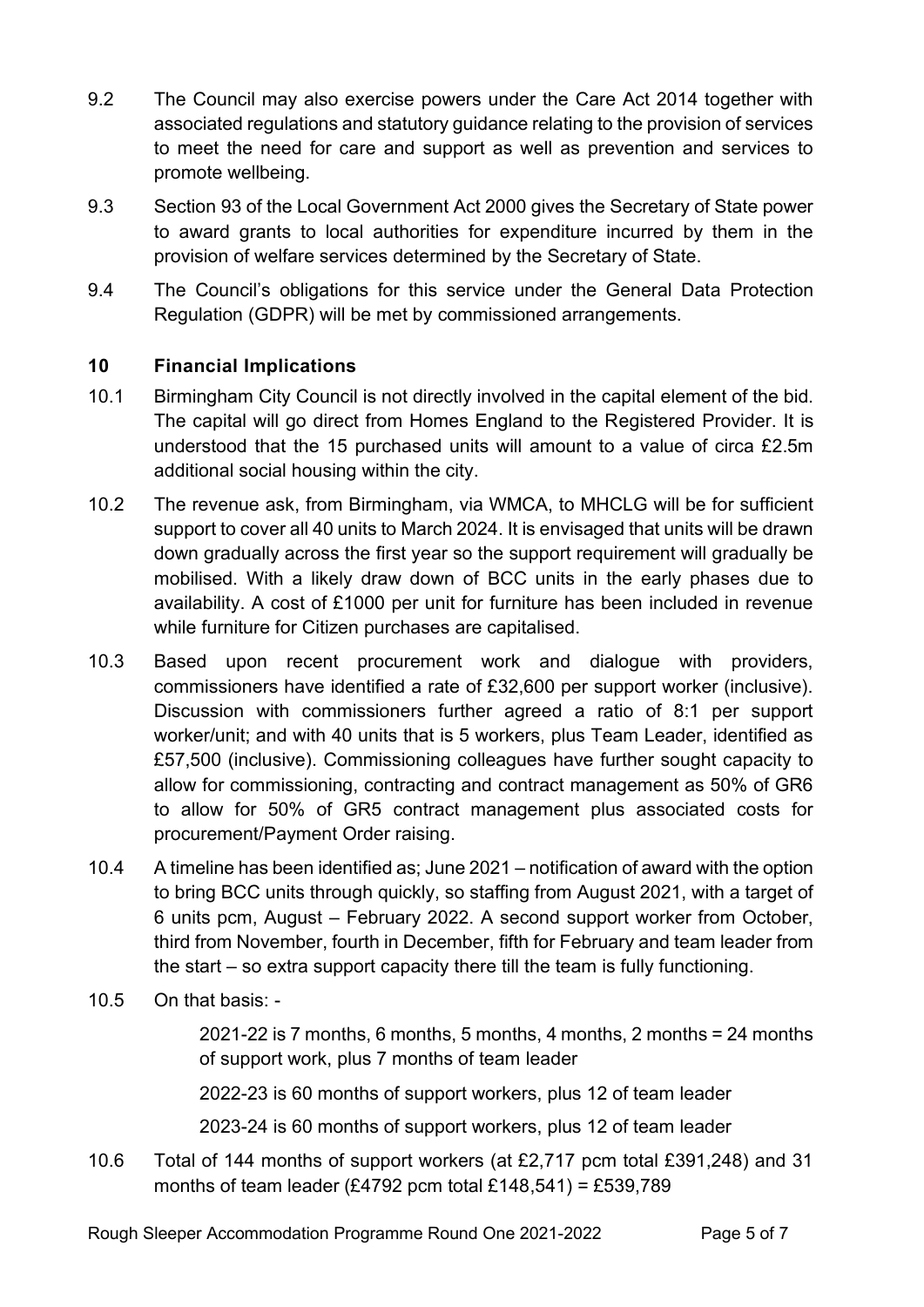- 10.7 Commissioning capacity and oversight for 31 months = £115,402 (£3,723 pcm)
- 10.8 Furniture for x 25 units at £1000/unit = £25,000
- 10.9 Grand total of £493,541 + £115,402 = £680,200 (revenue bid for 2021-24)
- 10.10 Broken down by year:

2021-22 £65,195 + £33,544 + £26,061 + 25,000 = £149,800

2022-23 £163,020 + £57,504 + £44,676 = £265,200

2023-24 £163,020 + £57,504 + £44,676 = £265,200

- 10.10.1 The funding will be a Section 31 grant from MHCLG accompanied by a Memorandum of Understanding (MoU).
- 10.10.2 There are no specific revenue implications arising from the submission of the bid or contract awards. Funding allocations will be passed on to providers in line with submissions they made to the council for inclusion the bid. The revenue implications in relation to the receipt of the proposed bid and contract awards will be contained within the bid with no additional cost to the Council.

#### **11 Procurement Implications**

- 11.1 The route to procure or grant award for the provision of support will be contingent upon the level and requirements of MHCLG award for support and delivery requirements.
- 11.2 If a procurement is required approval will be sought via the standard Delegated Procurement Reporting process.
- 11.2.1 It is noted that the timescales for this are challenging, with first additional support ideally in place from August 2021. On that basis other options are being explored.

## **12 Human Resources Implications (if required)**

12.1.1 The revenue finance will be held by Adult Social Care and the commissioning will be undertaken by staff within the Adult Social Care Directorate, and capacity for this has been included in the bid. Operational delivery management will follow a similar profile as that in place for the Housing First programme. Contract oversight will be supported by Housing Directorate staff.

## **13 Public Sector Equality Duty**

13.1.1 An Initial Impact Assessment has been carried out and no adverse impacts have been identified and a Full Impact Assessment is not recommended at this stage.

## **14 Background Documents**

- 14.1 Cabinet Report Putting Prevention First: Commissioning and Procurement Strategies for Vulnerable Adults Housing and Wellbeing Support; 16 April 2019.
- 14.2 List of Appendices accompanying this Report (if any):